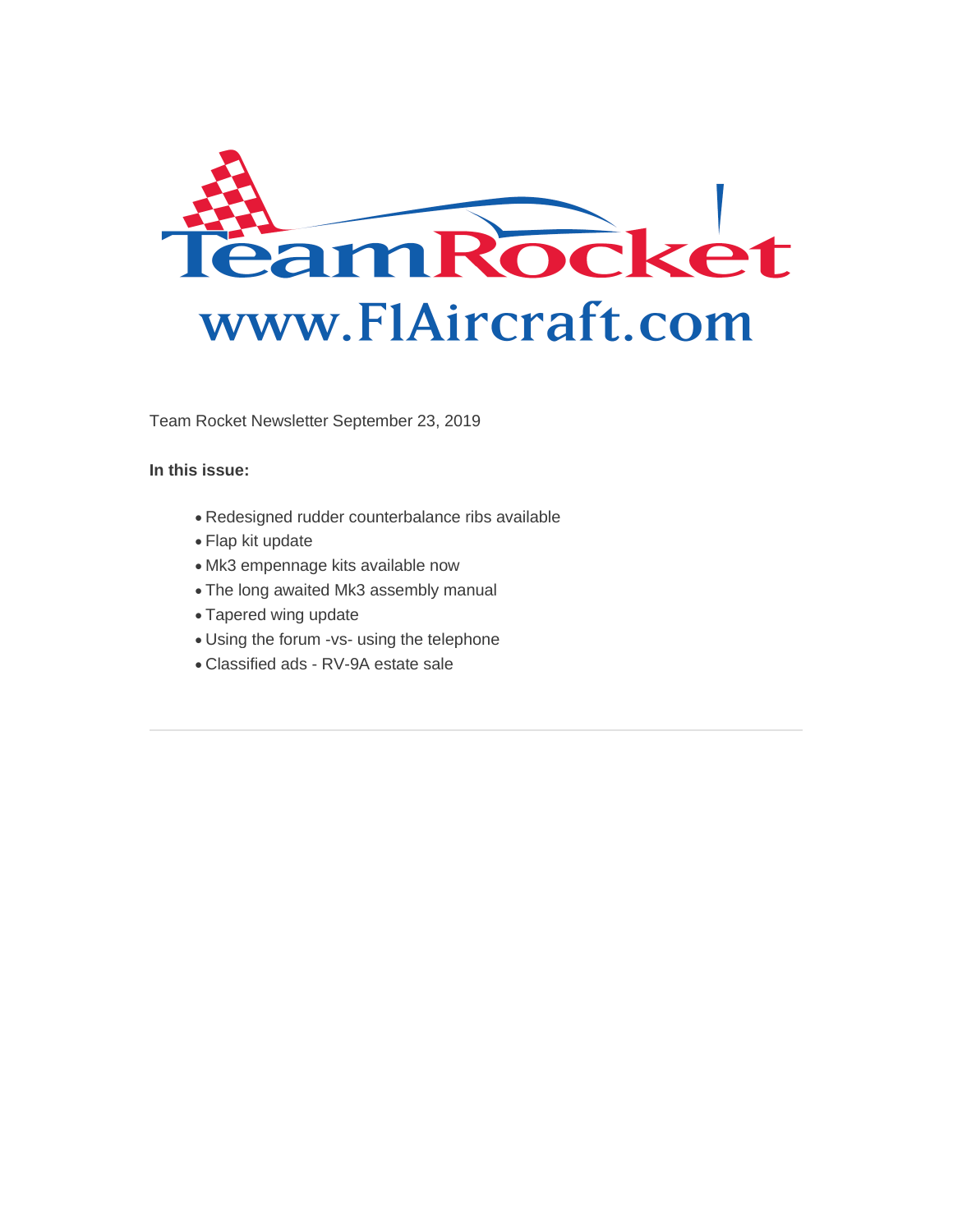

We redesigned the TF-R-003 and TR-R-031 top counterbalance ribs to fit the airfoil contour of the fin/rudder more closely. This is not a mandatory change, more of a cosmetic improvement. You are not required to change what is in your kit, and if it's already flying, please don't.

The current TR-R-021 skin strip is unaffected. The upper rudder fiberglass cap (not shown) is easily modified to fit the new rib profile by slitting a few inches along the top forward end, the applying a bit of new glass to the inside.

However, if you're the type that would prefer the **improved contour**, contact Vince (by email please) and order a set. The ribs are \$100 for the set, plus shipping.

Current kits, i.e. batch 3, all contain the new ribs already.

### **2 UTF flap kits still available**

We have 2 of the "pre-production" prototype "under-the-floor " flap drive kits available. They are \$700. The steel parts are powder coated, the aluminum parts will be bare, the actuator is included, along with the "F" bracket, HDPE blocks, angle brace, hardware, other small parts, and general instructions.

You will need to provide limit switches, or wire it into your compatible Garmin, or similar, avionics magic box.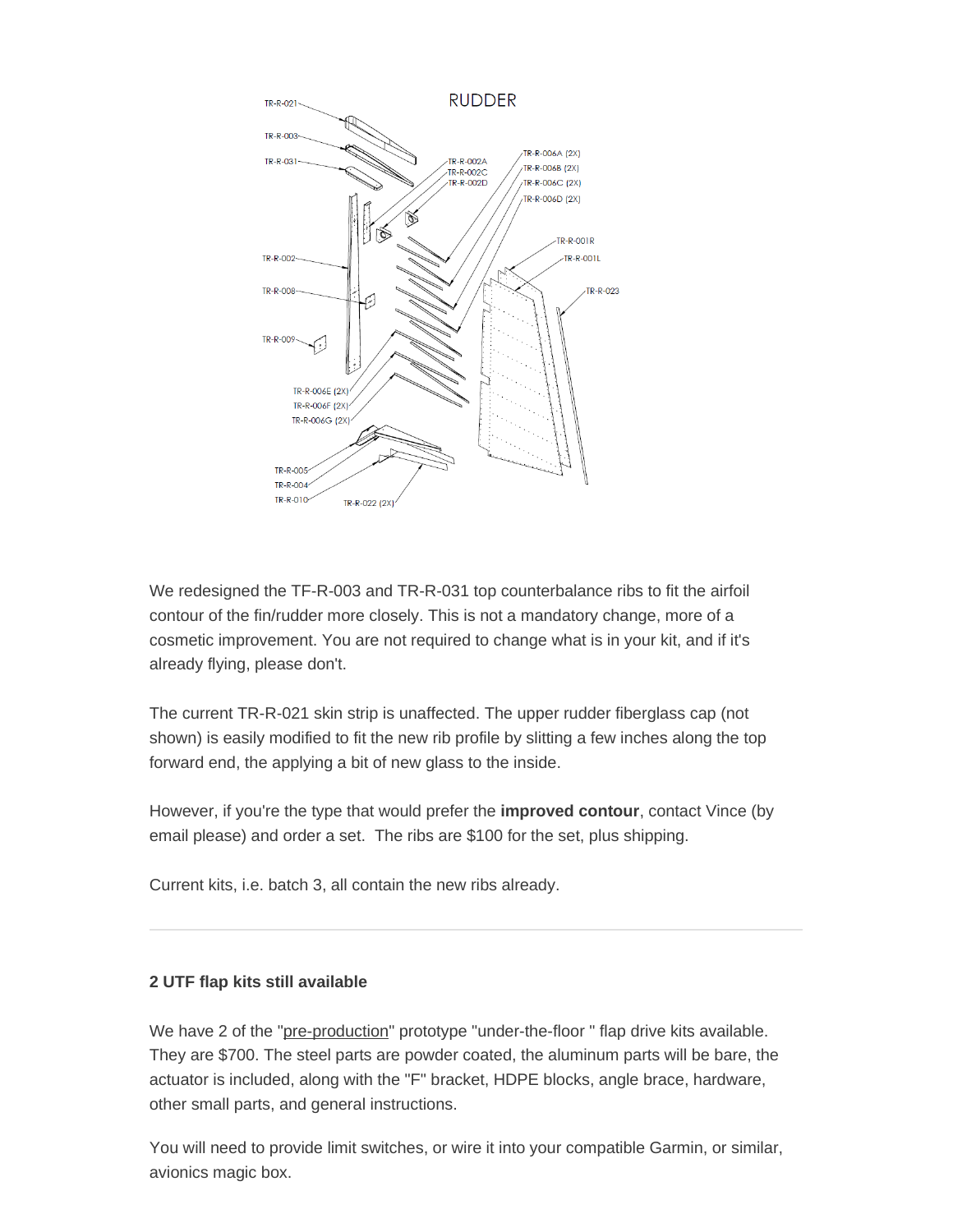The actuator limits itself in the retracted position. One builder opened his actuator and reports that it is relatively easy to move the position sensor. Nonetheless, it is still a good idea to incorporate an external micro-switch to limit actuator extension. It is a powerful motor and if it didn't stop it might bend something.

Production units are on the way, but they will be at a higher price!

#### **Mk 3 empennage kits ready to ship:**

We had been out of stock on Mk 3 kits for several months. The big crate full of Mk 3 empennage kits arrived while we were at Oshkosh. Those kits are sorted, packed, and ready to ship. In fact, 3 are already shipped!

If you've been waiting, contact Vince to order.

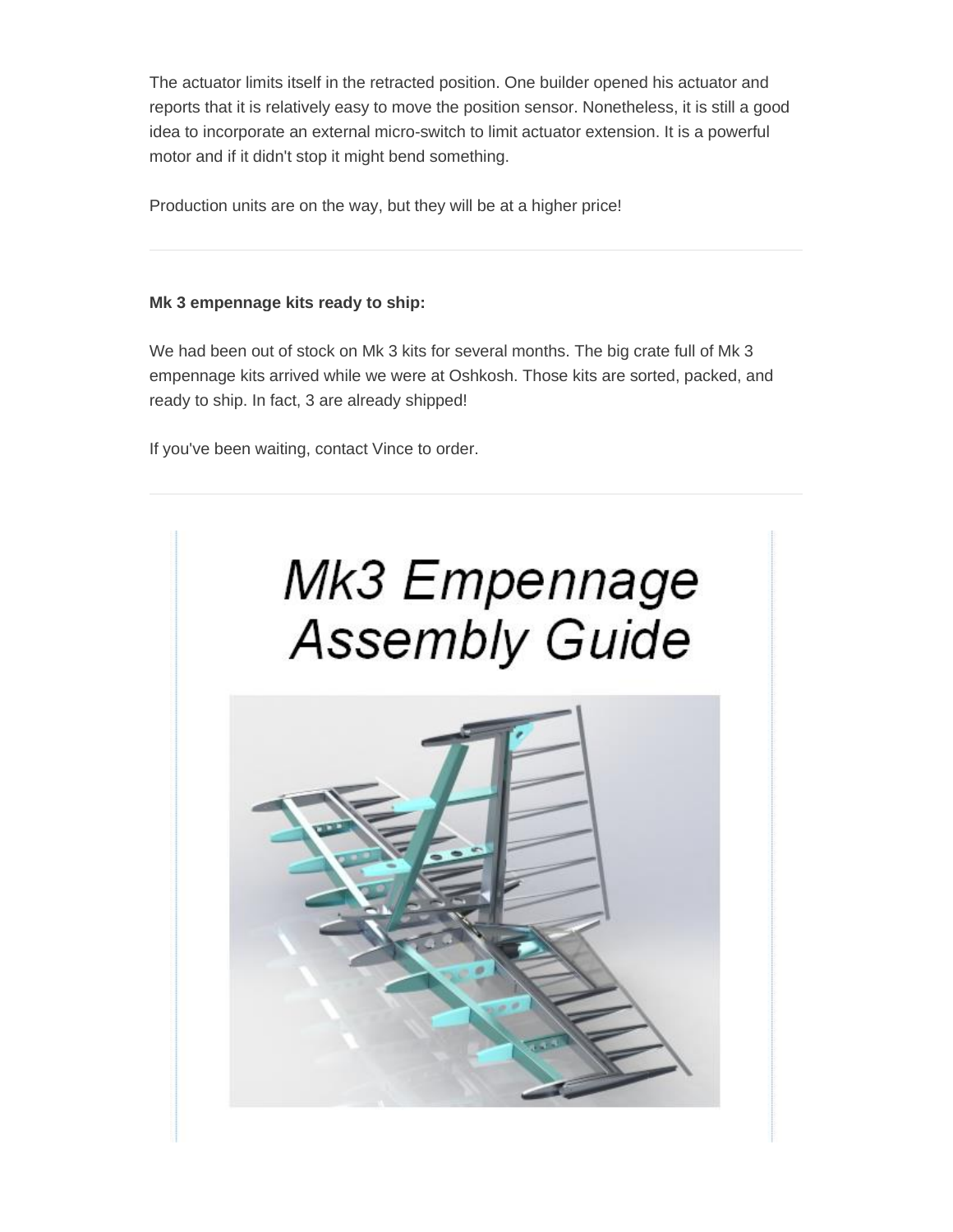#### **Mk3 assembly manual reminder:**

The empennage manual, and loads of other information, may be found on our Dropbox info cache folder: [Dropbox photo and info cache](http://f1aircraft.benchurl.com/c/l?u=928A88D&e=EEA47F&c=E356B&t=0&l=FFBB8A&email=aR1RV9%2BYo52gIqxj1QGBi5emkgBQcCdv&seq=1)

*Kindly keep the dropbox link to yourself. If it gets hacked, or encounters bandwidth issues, I'll move it all to a much less accessible place. I suggest that you periodically download a copy to your PC and access it offline.*

### **Tapered wing update**

A full set of leading edge form blocks were produced in-house last week. We're sending them out to a capable shop for test pressings soon.

The main rib blocks should follow soon.

These are all "test" parts, lest anyone think that we're ready to sell anything. We're not, but stay tuned. We're slow, but we are moving!

### **Using the forum -vs- using the telephone**

I've been overwhelmed with phone calls since Oshkosh. On one hand, that's good, but on the other hand it absolutely means that I can't get other, very important, work done. Particularly, if the caller wants to chit-chat. I like chit-chat, but I just can't spend 30 minutes on each call. :(

While it's great to be able to get a question answered on the spot, it is also good to have a record of your question for others to see.

*I want to take a minute to remind everyone that we do have a [Team Rocket forum.](http://f1aircraft.benchurl.com/c/l?u=928A899&e=EEA47F&c=E356B&t=0&l=FFBB8A&email=aR1RV9%2BYo52gIqxj1QGBi5emkgBQcCdv&seq=1) I'd really like for general questions to be posted to the forum.* **If you have a time**critical question, you are welcome to contact me, preferrably via email. As a last resort, you can use the telephone. If I can, I'll answer.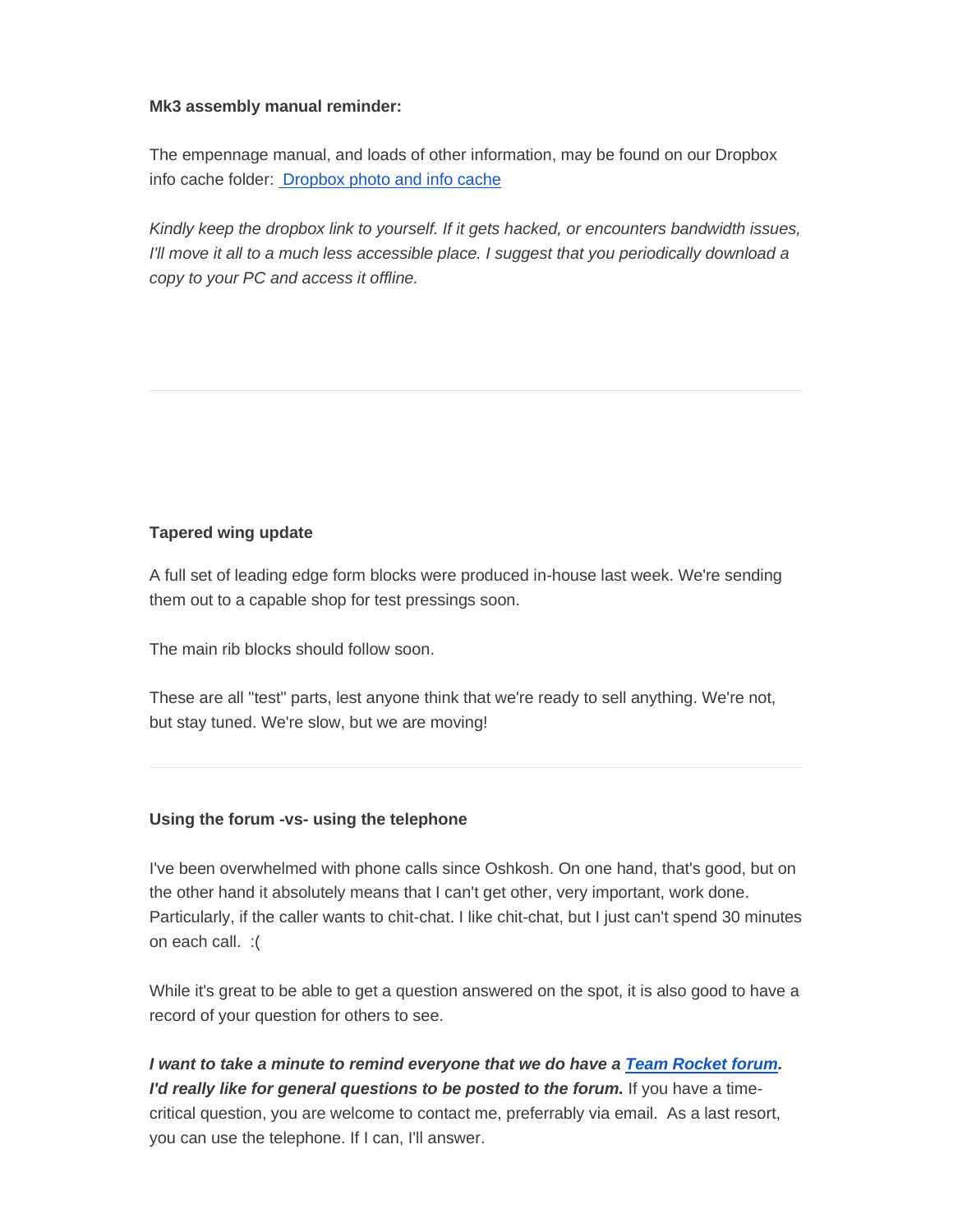Never, ever send me a text. Nothing ever invented wastes more time than texting.

Thanks, Vince

# **CLASSIFIED ADS**

The classified ads are a free service. You are responsible for any transactions you may make. Team Rocket and Frazier Aviation do not endorse, approve, disapprove, or do any background checks related to these ads.



Ray Ward has a completed and flown Mk3 empennage for sale. Ray removed the Mk3 tail in favor of a custom built RV-4 tail. The RV-4 tail is several pounds lighter, which enhances the rear seat capacity on his 4 cylinder F4 Raider.

Contact Ray for details. Ray Ward 843-263-5816 [4luscombes@gmail.com](mailto:4luscombes@gmail.com)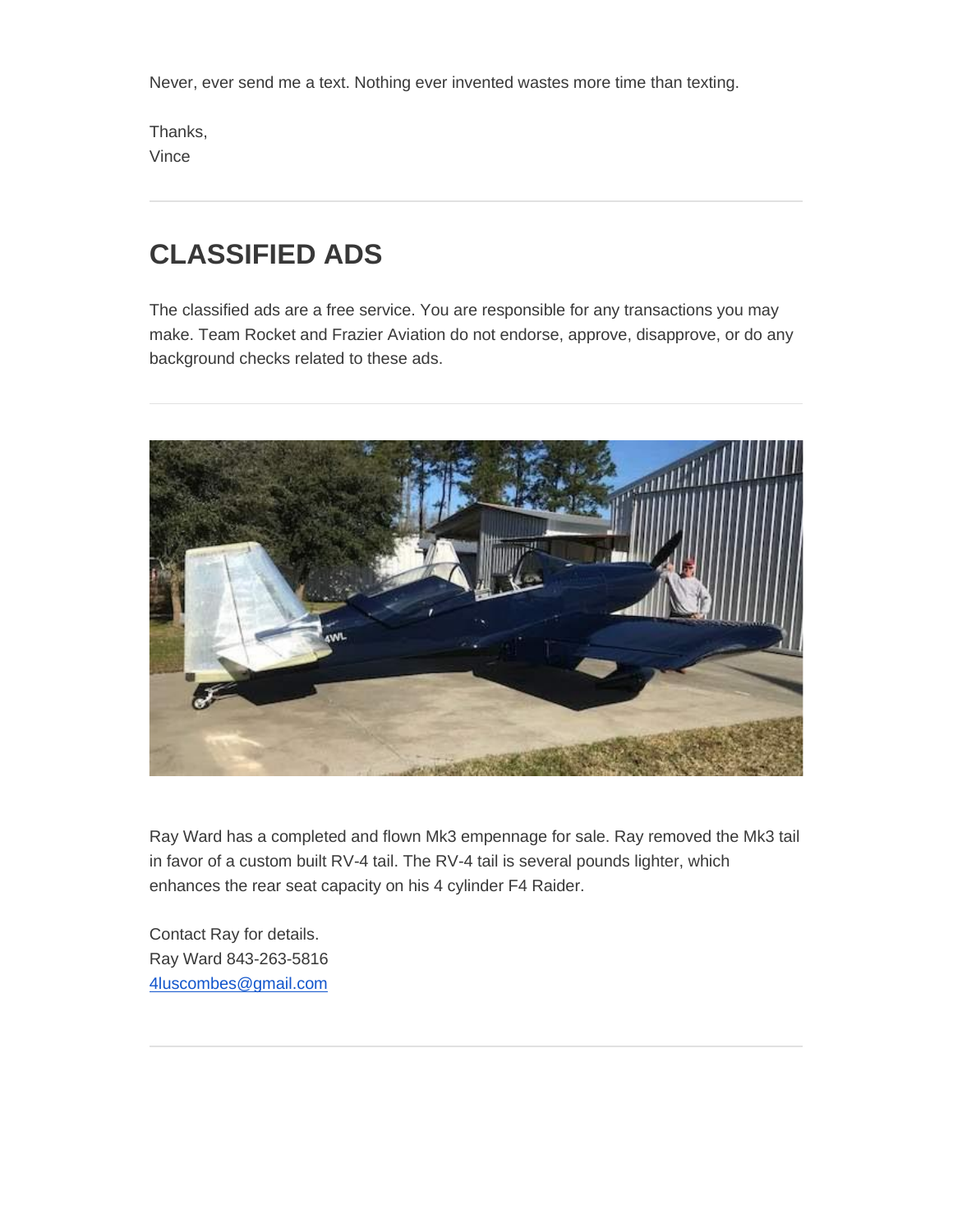

[http://www.skyterrier.net/N904DC/index.html](http://f1aircraft.benchurl.com/c/l?u=928A89A&e=EEA47F&c=E356B&t=0&l=FFBB8A&email=aR1RV9%2BYo52gIqxj1QGBi5emkgBQcCdv&seq=1)

MANY more photos and info on the website URL above.

**2005 RV9A - \$74,000**

TTAF 586 SMOH 1,185 STOH 335 [new ECI cylinders] Annual due 08/2019

Lycoming 0320 160HP Sensenich fixed-pitch

VFR. Avionics: Glass Panel Garmin G3X Classic (2) GTX 335 ADS-B Out Transponder GMC307 2 Axis Autopilot with GDL39 ADS-B IN Receiver GSU25 AHARS GMU22 Magnetometer GTP59 GTR 200 Com Receiver GSA28 Servos (2) GEA24 Engine Monitor GDU370 PFD; GDU375 MFD (with XM receiver) GI-260 Angle of Attack Display w/Garmin AOA Pitot new Carbon Panel (rewired 2017)

## **Contact Steve Eberhart, friend of family, at 812-422-4525 Email to: [steve@newtech.com](http://f1aircraft.benchurl.com/c/l?u=928A89B&e=EEA47F&c=E356B&t=0&l=FFBB8A&email=aR1RV9%2BYo52gIqxj1QGBi5emkgBQcCdv&seq=1)**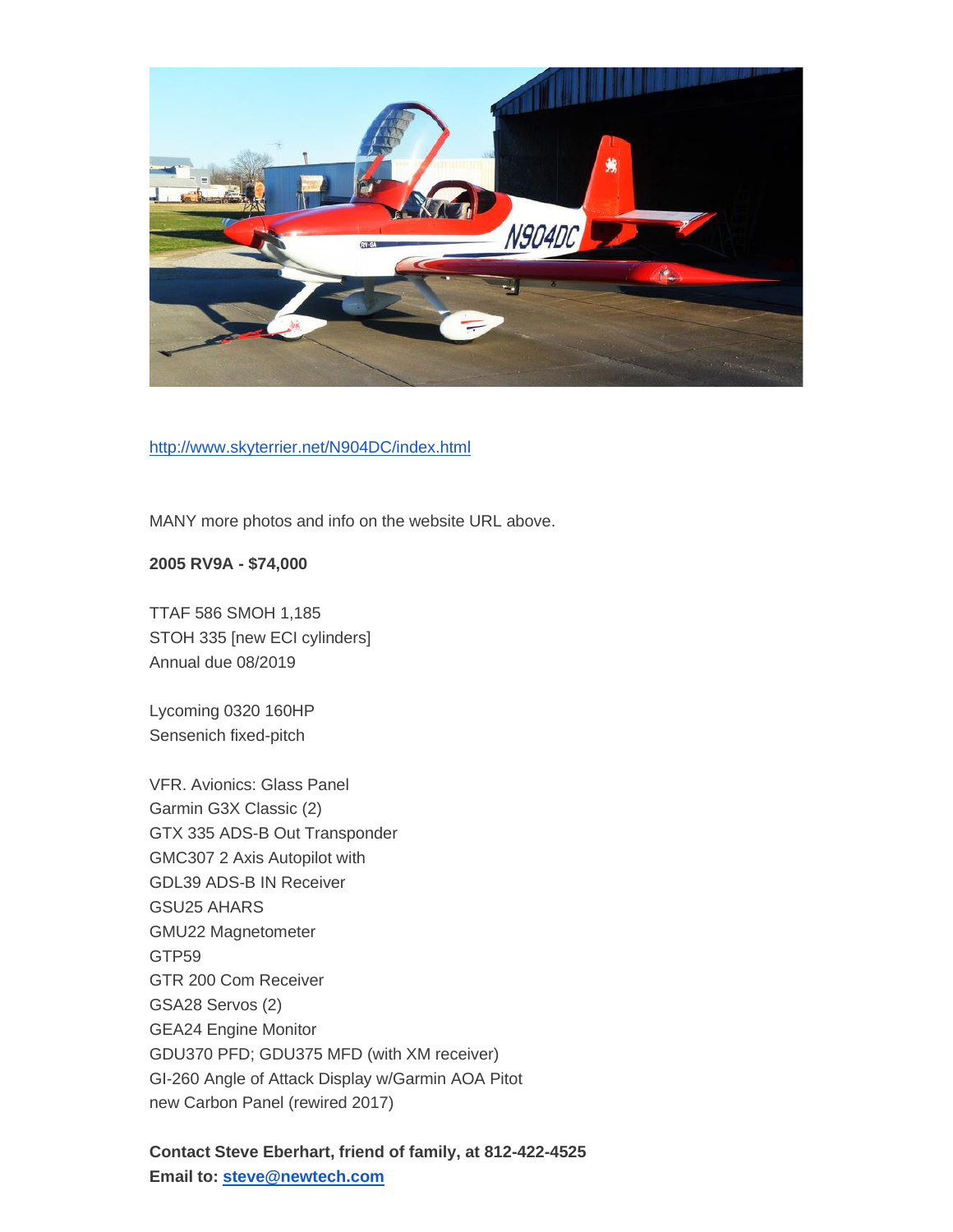

Until next time, fly safely and build on!

Thanks,

Vince Frazier Frazier Aviation LLC, a Team Rocket authorized distributor. 3963 Caborn Road North Mount Vernon, IN 47620

812-464-1839 office, Mon-Thur 8am-4:30pm 812-449-0230 cell, all other hours

[www.f1aircraft.com](http://f1aircraft.benchurl.com/c/l?u=928A89D&e=EEA47F&c=E356B&t=0&l=FFBB8A&email=aR1RV9%2BYo52gIqxj1QGBi5emkgBQcCdv&seq=1) [www.flyboyaccessories.com](http://f1aircraft.benchurl.com/c/l?u=928A896&e=EEA47F&c=E356B&t=0&l=FFBB8A&email=aR1RV9%2BYo52gIqxj1QGBi5emkgBQcCdv&seq=1) toll free 1-888-835-9269 or 1-888-8FLYBOY